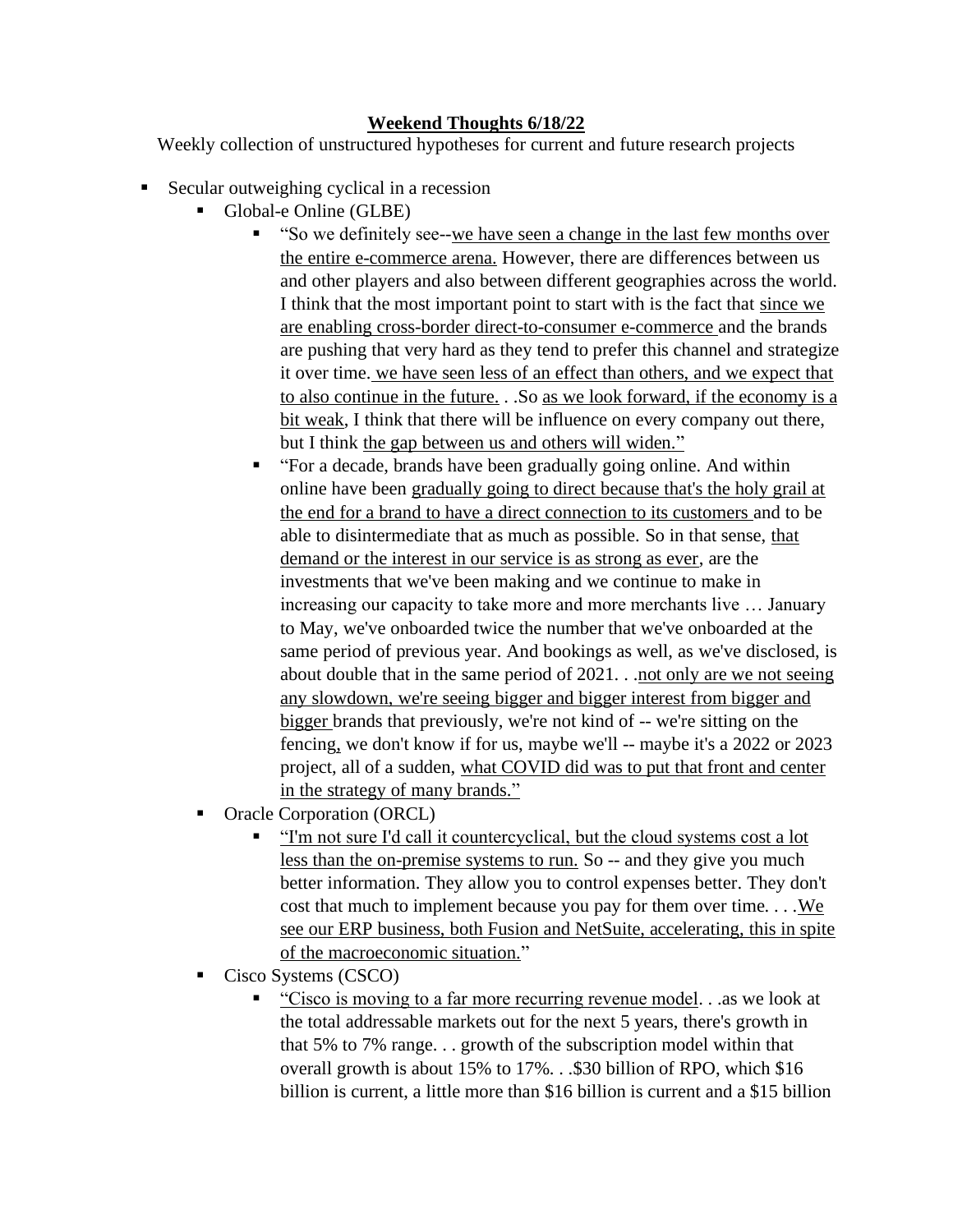backlog. I do feel like we're fairly well positioned in terms of demand back to -- we've transacted more than \$45 billion of sales that haven't yet showed up in our P&L"

- Coupa Software Incorporated (COUP)
	- "Well, what I'm seeing on CNBC is a lot -- quite a bit different than what I'm seeing in our business at least so far. So our North American business, which is about 60% of our business, has really not shown any signs of weakness of late. We had a strong year last year. Q1 was strong as well."
- Adobe (ADBE)
	- <u>"we've been through multiple recessions before.</u> So we have some good insight into how these different cohorts respond to difficult financial times. And overall, we fared very well. Enterprises. . .content is fueling the digital economy and needing to stay very focused on their digital investments. From a pro market perspective, we have professionals that are making their living using our products. So we feel very good about that offering as well."
	- "From a communicators perspective, where they tend to be either working in departments or small businesses or they're part of this growing movement around the creator economy and they're aspiring to make money or build followers with that, so it's an essential part of their tool set that they're going to do to grow their side hustle and their activities. And as it relates to the consumer businesses, we've been very thoughtful with pricing there and have very attractive pricing that we think has fared very well for us in the past around through recession. So overall, we think the business is diverse, and we see the business as very resilient. . .one of the areas that we're seeing just tremendous interest is what we are referring to as content supply chain. . .this notion of people creating campaigns, if you agree with us that the greatest value that we can provide is enabling every enterprise to do personalization at scale, the amount of content that's being created, the amount of content that's being delivered and to understand the efficacy of the campaigns is just absolutely top of mind. . .when you talk about a recession, the question I ask people is when you look at the 3 things that Adobe does, which is focus on content, focus on automation, focus on customer engagement, I just don't look at any of those and feel like the secular trend for that will change."
- Supply chain normalization
	- Samsung halting orders (7th largest US importer)
		- **Examsung is temporarily halting new procurement orders and asking** multiple suppliers to delay or reduce shipments of components and parts due to swelling inventories. . .TVs, home appliances and smartphones. . .and the postponement of orders involves a wide range of components across chips, electronics parts and final product packages. Notice to suppliers comes in stark contrast to its previous plan last month, when it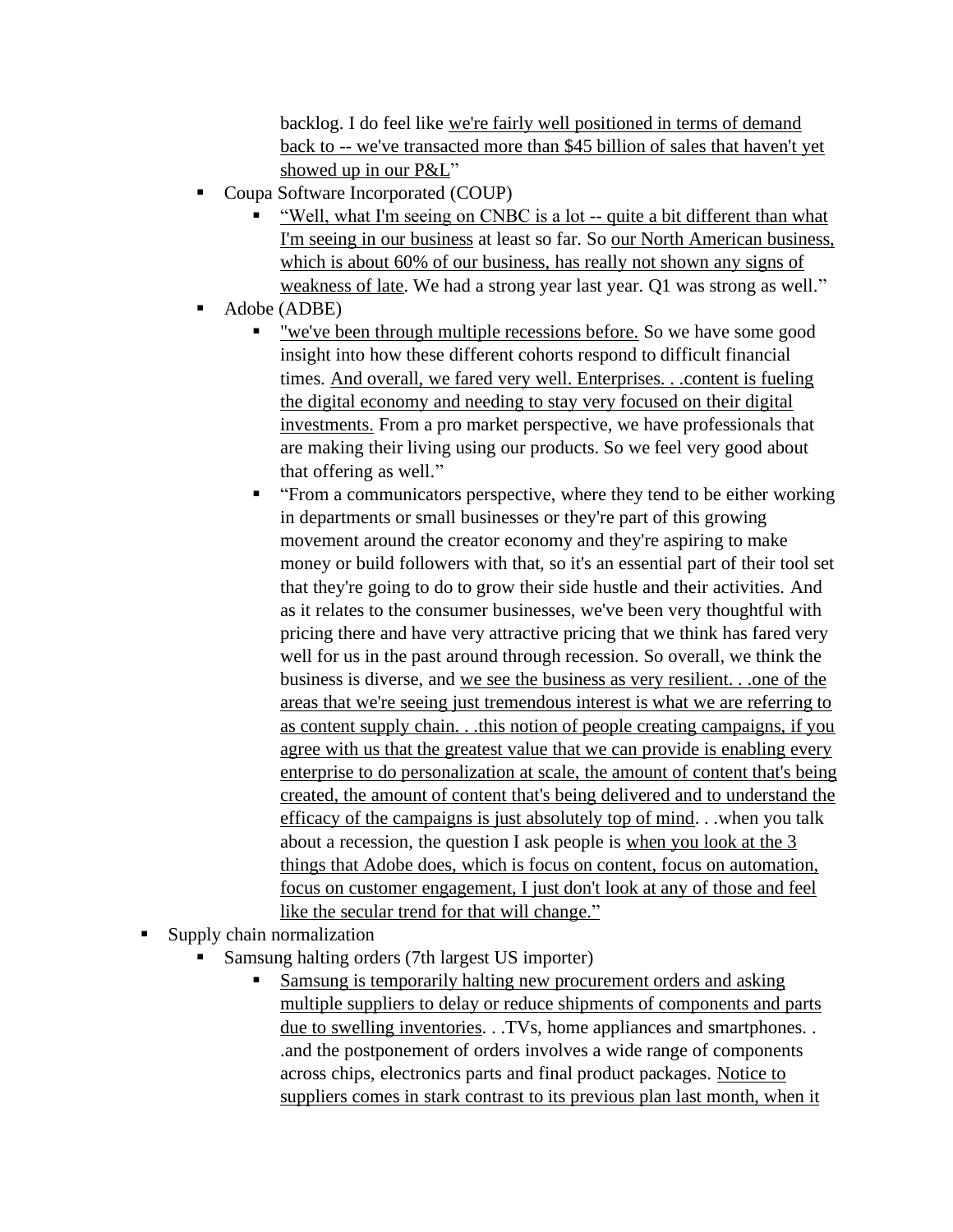told suppliers that it had a relatively healthy view of the year ahead and that it still planned to ship at least 270 million smartphones in 2022, a similar level as last year. Chinese makers Xiaomi, Vivo and Oppo, by contrast, have scaled back orders by at least 20% due to the lockdowns in China and weakening demand in the European market.

- Intuitive Surgical (ISRG)
	- "...the number of products now that are affected by severe issues is lower than it was previously. And where we've had opportunity, we have acquired inventory. So our inventory go up in the first quarter. So we've had the chance, we've kind of stocked up on these items."
- $\blacksquare$  Ford  $(F)$ 
	- "And we're seeing increased transparency and cooperation through the supply chain all the way down to the fabs."
- General Motors (GM)
	- "Supply chain is making great progress. Manufacturing is making great progress. . .we're still very much in line with our targets of up 25% to 30% year-over-year."
- $\blacksquare$  Fisker (FSR)
	- "we are seeing sort of the end of some of the supply chain crisis . . . I think once we move out of this crisis, we will again see the battery prices decline."
- Consumer health
	- $\blacksquare$  Ford  $(F)$ 
		- "We are not seeing any issues with demand at this point. . .we are seeing delinquencies start to increase. It's not yet a concern for us because it's - as you know, coming out of last year and through the first part of this year, they were very low. Seems like we're reverting back more towards the mean."
	- General Motors (GM)
		- "We have not (seen signs of weakening consumer demand). And trust me, I'm looking for it and asking for every day. . .And if you look at May, yes, sort of industry sales were kind of down a little bit. But when you look at what we were able to do, average transaction prices were still strong and hasn't changed significantly. And we didn't grow any inventory, grounded dealer inventory. So that tells me that the vehicles are still moving, and that's probably the #1 thing that I'm looking at."
	- Capital One Financial (COF)
		- "the consumer cannot sustain the extraordinary credit performance that they have had up to this point. . . we have been seeing for a bunch of months now, some slow gradual normalization in charge-offs. . .striking thing about it is probably how moderate it is relative to in the rapidly changing world a case could be made that one would expect maybe faster normalization. But the normalization is clearly there. We also look at other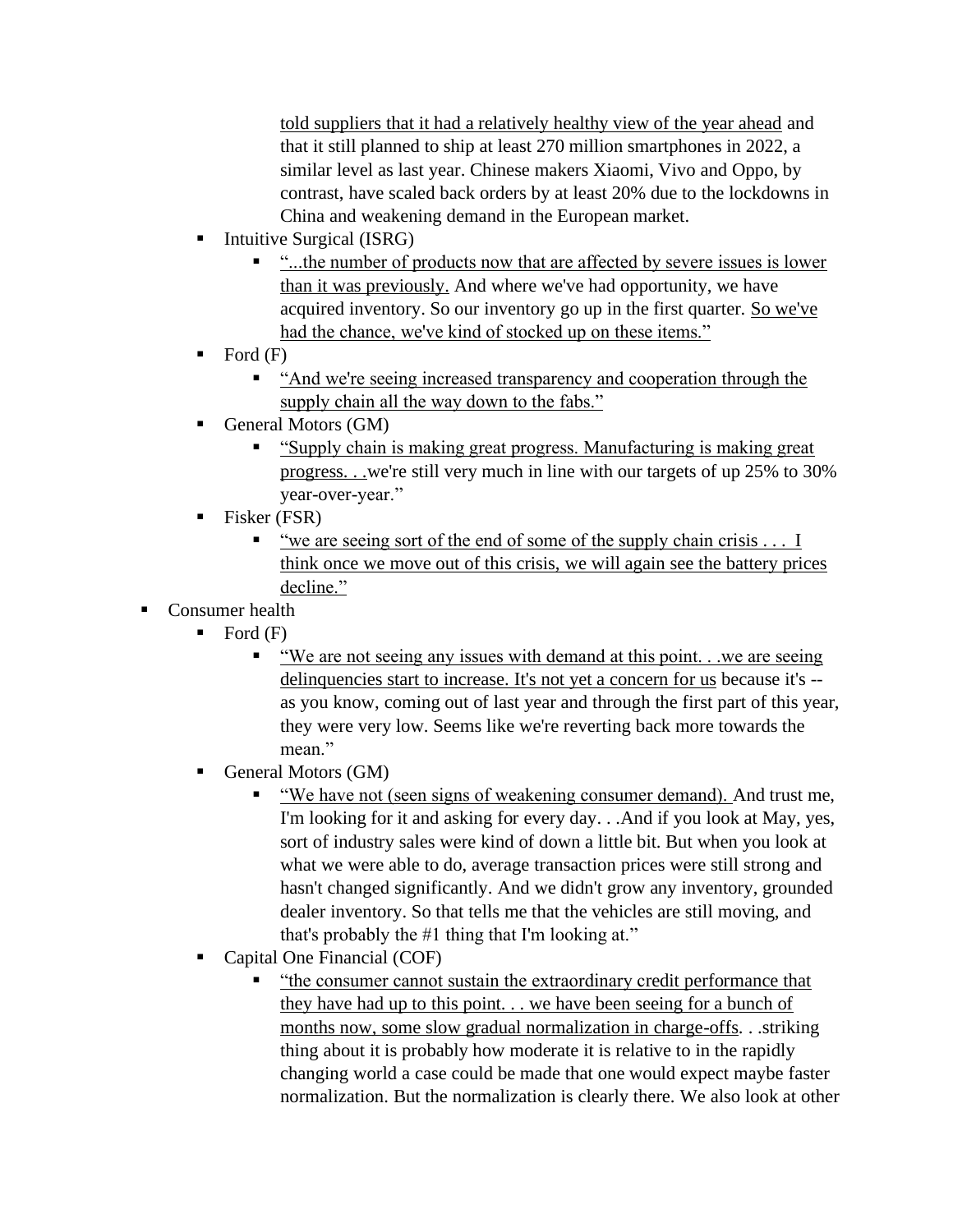metrics like payment rates. I talked earlier about how outstandings have had trouble keeping up with purchase volume because payment rates are so high. . . Payment rates have -- are strikingly high and I don't see as much normalization yet happening in payment rates. I -- in the individual months, I say, yes, see, it's happening. . .lower income is normalizing faster. . .Also by FICO score band, we do see more normalization on the lower side. These are relatively -- these are modest differences."

- Ferguson Plc (FERG)
	- "And so to date, we haven't seen demand destruction, but we keep a very keen eye towards that.. .We're certainly eyes wide open and mindful about what rates and price and consumer sentiment can mean in the overall macro. But as we sat here today, that market activity and that demand curve still looks reasonably strong."
- $Kroger (KR)$ 
	- "Now the typical basket size for a customer coming in continues to decline. Part of that is just driven because of the economic environment some customers are having. . .And then customers are aggressively starting to buy Our Brands (2x rate of national brands). . .price spreads. . .those spreads continue to be where they've been or improving slightly has been the case over the last couple of years."
- Adobe (ADBE)
	- "The consumer sentiment that we continue to hear from banks such as yourselves is that the consumer sentiment actually continues to remain strong, both in the U.S. and in Europe. So I didn't want to have anybody feel like that's not what we are seeing as well."
- High quality cash flowing companies taking advantage of multiple compression for M&A
	- IQVIA Holdings (IQV)
		- **Example 1** "Some of the acquisition pricing has been a little bit slow to adjust, and we probably passed on more things than we would have in the past. But there's still some attractive acquisition opportunities that are strategic in our pipeline."
	- Moelis  $& Company(MC)$ 
		- "Whereas last year, very, very high visibility in the deal completion, this year, less visibility in the deal completions. And I think a lot of that stems from the fact that there's going to be a period of time where we find equilibrium on pricing of assets. . .all the macro forces that we've been talking about, structural forces for a long time that should help propel the M&A market for many years are still very much intact. Technological disruption that's ripping through every industry, all of which was accelerated by COVID, is still very much intact. That's a theme that's not going away and will impact corporates and financial sponsors. . .I think one of the countervailing factors which I think will help the M&A market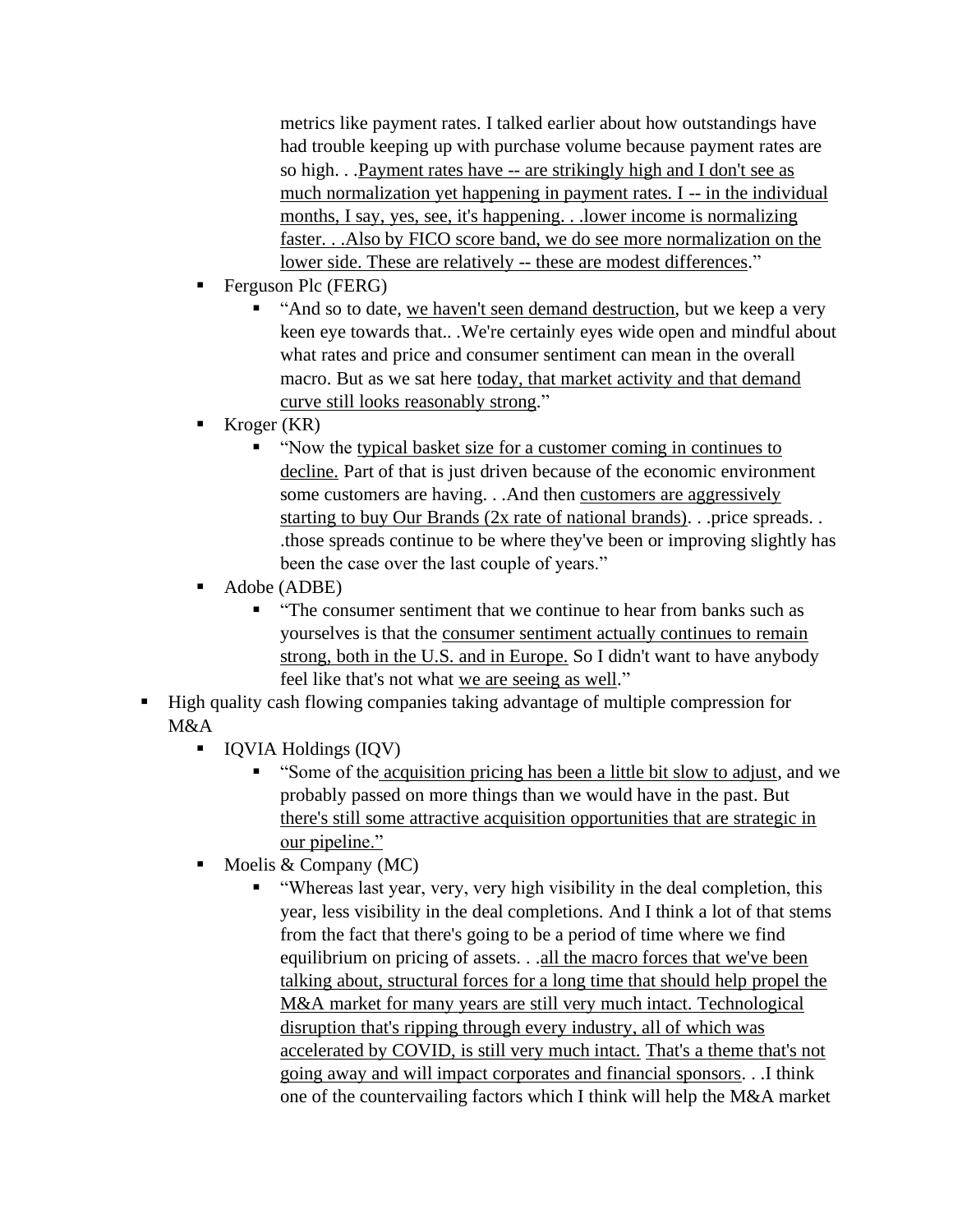is what you're talking about. So as I mentioned earlier, corporates in every industry are very cognizant that they got to make sure they're well positioned for growth in light of all the technological disruption. And now we have a whole host of companies, growth companies, that we're raising -- easily raising rounds of venture capital, rounds of growth capital on the way to being public and now the IPO market's completely shut down. IPO market's shutdown, SPAC market's shut down and the private fundraising market is close to shutdown. And so lots of good companies that have good technologies or good market positioning are finding themselves in a position where a strategic exit to a cash flushed strategic who needs technological advancement is probably their only exit. And so I do think that will help the M&A market. And I do think you have corporates who are on the lookout for plays now that could have been outside of their comfort zone in terms of valuation. But as those private market values start to reflect what's happening in the public markets, I do think there'll be a lot of that kind of M&A."

- Jack Henry  $&$  Associates (JKHY)
	- "We've done a lot of acquisitions in our history. In fact, from 2004 to 2015, we acquired 32 companies. We are a very competent acquirer. We know how to value deals. We know how to integrate them in. We know how to put an emphasis on cultural fit. We know how to understand what would our customers buy. So if we acquire something, how do we get it out there in market and get the sales engine going quickly. We're very, very confident of that. In the past 3 years, however, between IPOs and specs and PE seemingly willing to pay anything for anything. As a disciplined acquirer, which we are, there weren't acquisitions to be completed. Every little company out there figured they were going to IPO and make a whole bunch of money, and they did. But now on the back end of all that, there's a lot of eye opening that's happened. A lot of these smaller companies with IPO-ed have been hit really hard in the recent past. And so I believe that may present opportunities. The better opportunity for us, I think, in the near term is some of these companies that were getting ready to IPO. And now they figure IPO is off the table. . . We're looking for technology solutions that, are appealing to our customers. So we don't go after deals where we can do some really clever financial machinations and take a bunch of cost out. What we tend to look for are things that we believe will be appealing to our customers that they will want to buy, we can hand off to our sales team and get the sales engine going quickly. We look for cutting-edge technology solutions that fit with our strategy. We look for things that fit with the focus that we have on serving community and regional financial institutions in the United States. . .We're in the service business. We're technology and service. That's what we're known for. We are not the low-price leader."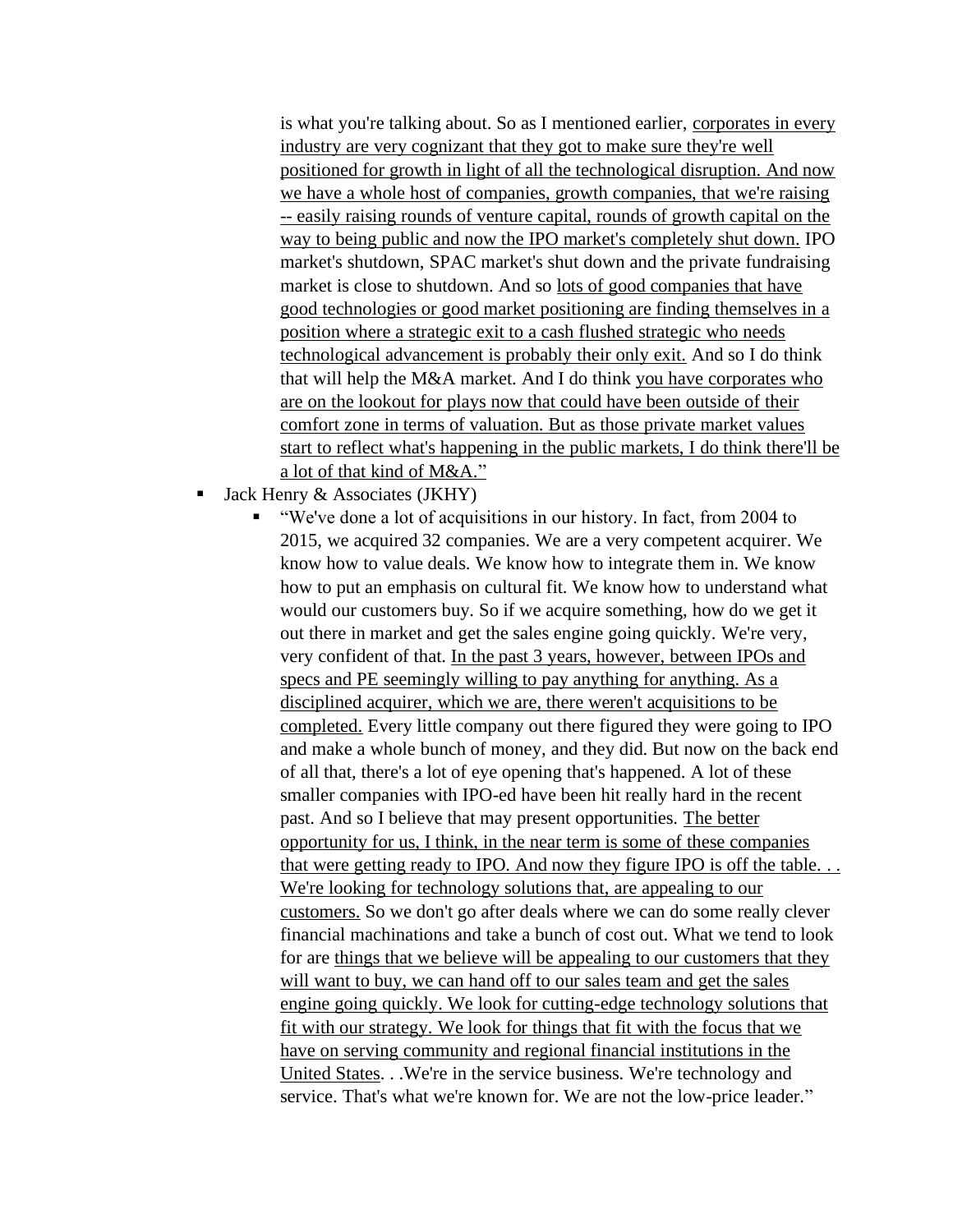- Adobe (ADBE)
	- "Clearly, valuations, to your point, have changed quite a bit. . .there are going to be a number of small single-product companies that are probably not going to survive what's happening. And the valuation sort of multiple changing is actually, I think, good for a larger company like Adobe. . .So it doesn't feel like we need anything, but we'll always be on the lookout for things that are additive, that are adjacent and that will provide great shareholder value. And our metrics associated with ensuring great technology, great cultural fit and adjacency remain. But we have so much going on within the company that we're excited about our current portfolio. Clearly, things will be more reasonable in terms of M&A as well."
- **•** Ferguson Plc (FERG)
	- "I'd tell you that from a multiple perspective, we remain towards the top end of that range that we've typically guided to in terms of M&A multiples. So in that 7% to 10% range, we're probably closer to the top end of that range collectively. But we're very disciplined as we look at the operating profit that those companies have generated. And we still see a pretty good pipeline as we move out of fiscal '22 and into fiscal '23. So we're very comfortable with the guidance that we've set out in the past that we can continue to consolidate our fragmented markets and add somewhere in the range of 1% to 3% revenue growth annually through acquisition."
- $\blacksquare$  Evercore Inc (EVR)
	- "Growth is still very much at a premium and a lot of companies want to be looking at growth."
- Nearshoring and vertical integration
	- $\blacksquare$  Moelis & Company (MC)
		- "So to the extent to which securing your supply chains and especially securing your supply chains in friendly jurisdictions or inside the United States, I think that could be an M&A theme for certain types of companies, industrial companies, some companies in technology spaces, . .I think historically, a lot of it's been around globalization, international exposure, going to the cheapest source of manufacturing. And I think that drove a lot of the global M&A market, cross-border M&A market. I think this will drive a different set of considerations."
- Distressed cycle
	- $\blacksquare$  Moelis & Company
		- "...the restructuring market as you look out over the next few years, I do think the ingredients for a restructuring wave are certainly there. So what are those ingredients: one, an economy that potentially may be headed into recession or slowdown; two, you have massive maturity walls of leveraged loans and high-yield debt really starting in '24, '25, about \$1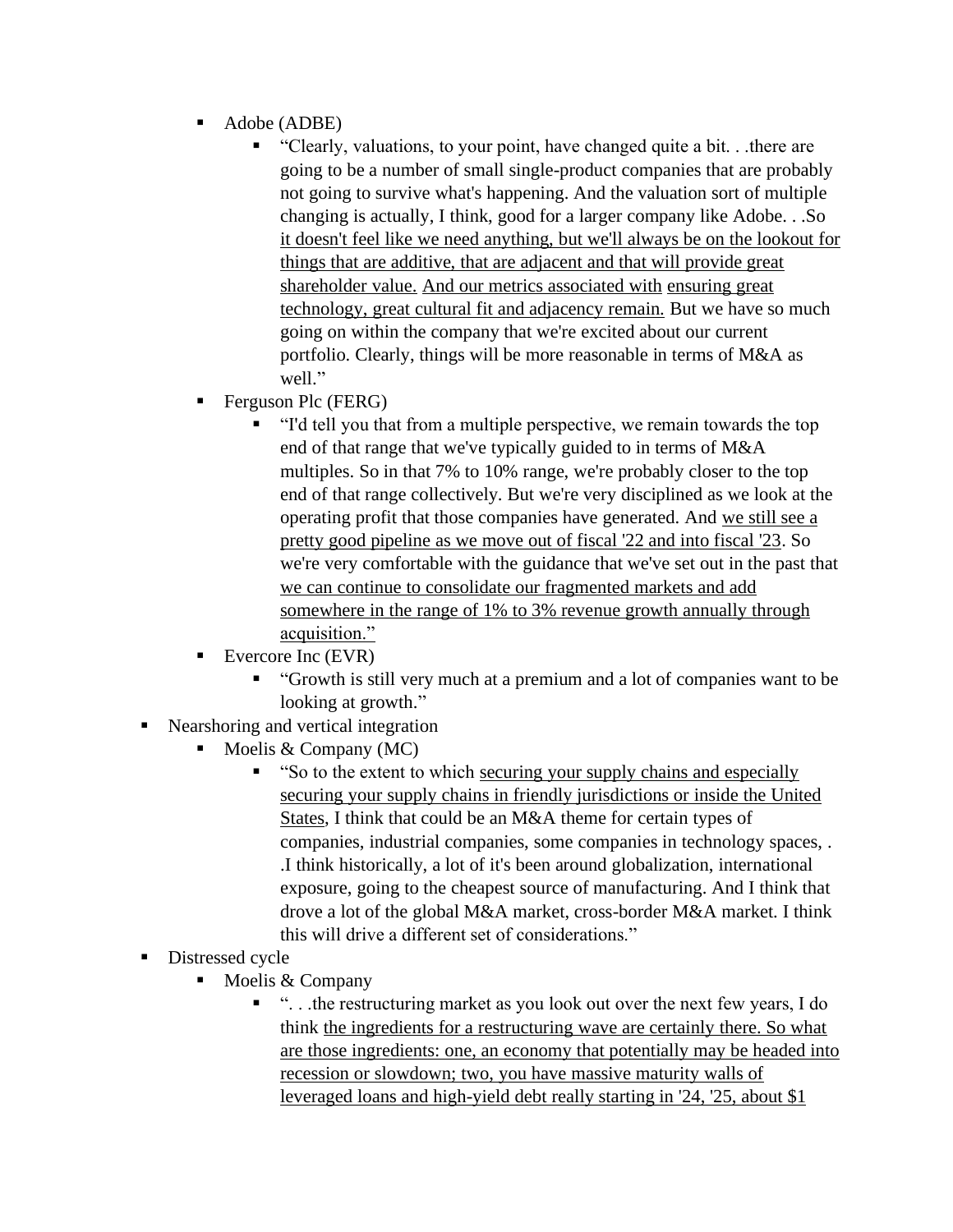trillion of maturities in those 2 years. And if you look out a few more years, another kind of \$2 trillion of maturities. And so I think the LBO boom of the last few years, the leverage boom of the last few years as people want to capitalize on low rates, I think those maturities are going to have to be dealt with. And if you sort of roll through a weakening economy and maturity walls that's sort of a recipe for defaults and restructurings and balance sheet work."

- Evercore (EVR)
	- "I would say that one of the things that we're spending time on right now is making sure that we're well positioned for restructuring. . . .The restructuring business seems to be gearing up. There's not a tremendous activity level at this point yet, but we see it starting to develop, and we're out with clients, spending a lot of time getting ready for this. And there is a significant amount of high-yield debt and leverage loans that are coming out and coming due. And I think there will be more and more activity on the restructuring side. So I think we're really gearing up for that. . . I never would have thought that we would be looking at a possibility of 75 basis points raised by the Fed, maybe over 2 successive months. That's unheard of. And I think that does destabilize a lot of things. And so I think it's a good idea to watch and wait and see. . .I think that as rates go up, that will push some companies. Some of the sponsors have activity levels where they are looking very, very carefully at their portfolios. I think that the restructuring business is really very much on the edge of starting to kick in."
- TPG (TPG)
	- "because we're very theme and sector focused as a firm, we're developing relationships and dialogue with companies over a long period of time. . .No doubt, we're in a period where we're seeing that sort of bid-ask spread widening. . .we're definitely in a period where we think deployment pace is going to slow for a period of time. . .We look at things and look at different industry sectors. And they may be really interesting to us in terms of secular growth opportunity, where the world is going, but it may be expensive and it may be hard to find interesting opportunities. We're in a world now where competitive sources of capital have basically disappeared. The public markets, the IPO market kind of shut. . .So we're looking at a world where if you're a company in need -- that needs to transition ownership structure, looking for investment capital, looking for growth capital, so where are you going to get it? Private equity is where you're going to get it."
- **Digitization of healthcare** 
	- Oracle (ORCL)
		- "Well, the national health records database solves 2 problems, and it allows patients, in the case of an emergency, to have their caregivers get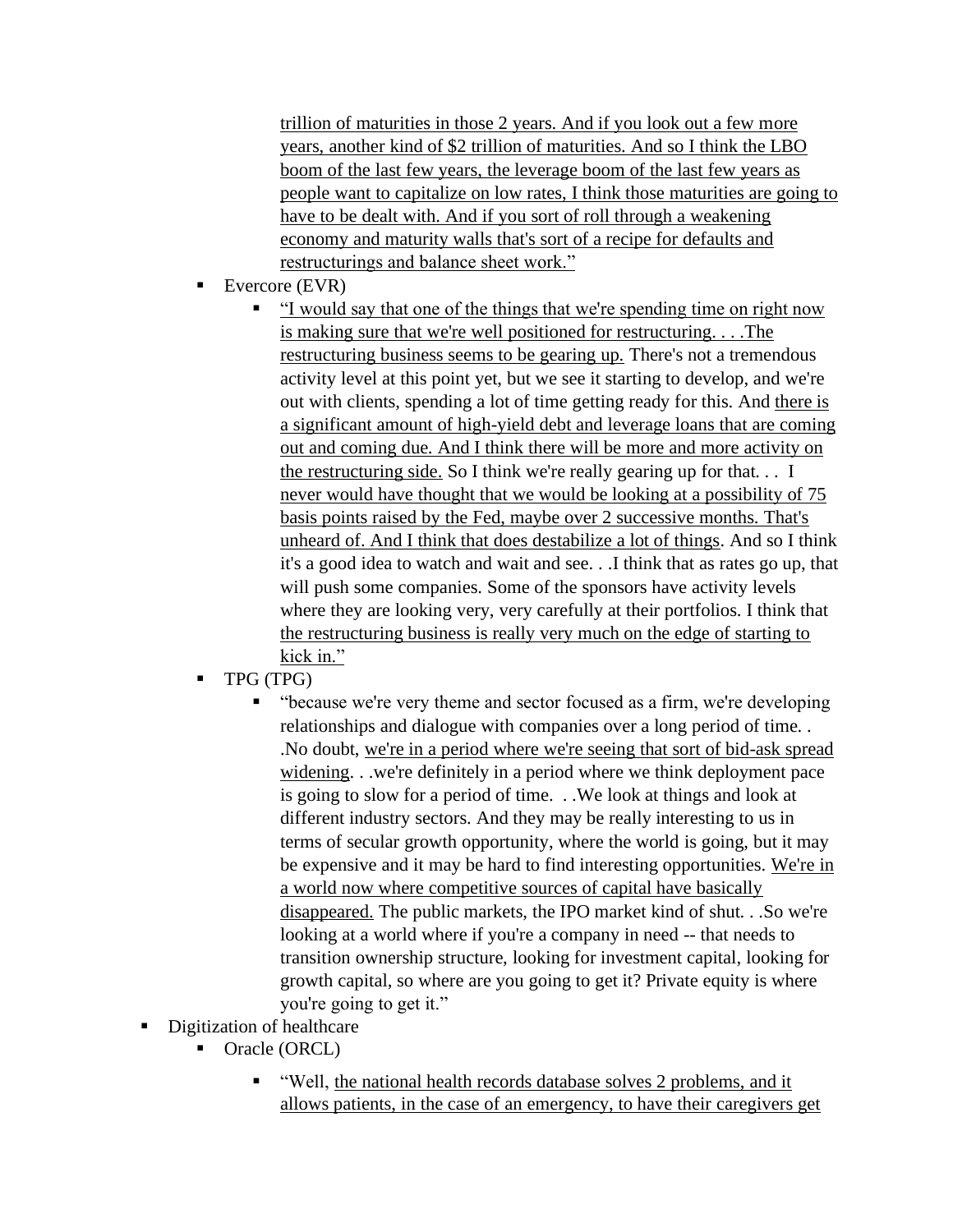immediate access to all of their health records, which will deliver way better outcomes for people. The other is public health officials will get much better information about the state of health in their country. . .having this knowledge, it's -- we dramatically improve health care, but we also save an enormous amount of money by doing that. . .By providing this information, we save a lot of lives, and we save a lot of money. The scale of the opportunity is gigantic because it's not -- people think of it as a national opportunity. It's a global opportunity. Every country -- I mean if you look at Western Europe, the Western Europe's budgets are dominated by health care. If they can save lives and save money by putting in modern information systems, they'll do it, and they'll do it quickly. It's clearly going to be our largest business."

- Robot assisted surgery innovation, scale, and improving outcomes
	- Intuitive Surgical (ISRG)
		- "when I think about evolution of the industry and what robotics might -what does it bring, I look get places where outcomes are not great. . .And that's where I get pretty excited that mechatronics, data imaging, those things can combine to actually improve outcomes. . .in surgery as a whole, there are just a myriad of opportunities where outcomes -- core outcomes can be improved. . .directionally in the world, it feels like to me more and more we're going to see cancer earlier, liquid biopsies, better imaging . .And if you are able to catch cancer earlier, you should be able to treat it earlier. And so more and more, we might see focal ablation, local resections of cancer as compared to taking out an organ. And so definitely better for the patient, better for the health care system and everything else. And so that's another area where I think opportunities and platforms like Ion to navigate through the lung as an example, and have the navigation required, the stability required to get to a lesion and do something. Today, biopsy it, hopefully, tomorrow, ablate it. That can really make a difference in the health care or the patient journey, those sorts of things in the future."
		- "if you look at some of the work that's going on in imaging, I think it really changed sort of the nature of outcomes if we look into the future. The work that we're investing in the digital platforms and how we might change the way surgeons learn, highly innovative and I think impactful"
		- "what are we focused on? . . it's around three primary areas. One is how do surgeons learn. And so one of the causes of the variance out there between surgical outcomes is the surgical team, right? And it's been shown over and over and over, that you can get a wide disparity of outcomes depending on who you go see. And so how do you close that gap? And I think one way is to say, how do surgeons perform in surgery and how might that differ from an expert surgeon with known good outcomes? And so we can look at video, use machine learning and AI and other things to help understand the differences between that learning surgeon or a surgeon who does not get great outcomes and an expert surgeon who would demonstrate great outcomes. . .So how do we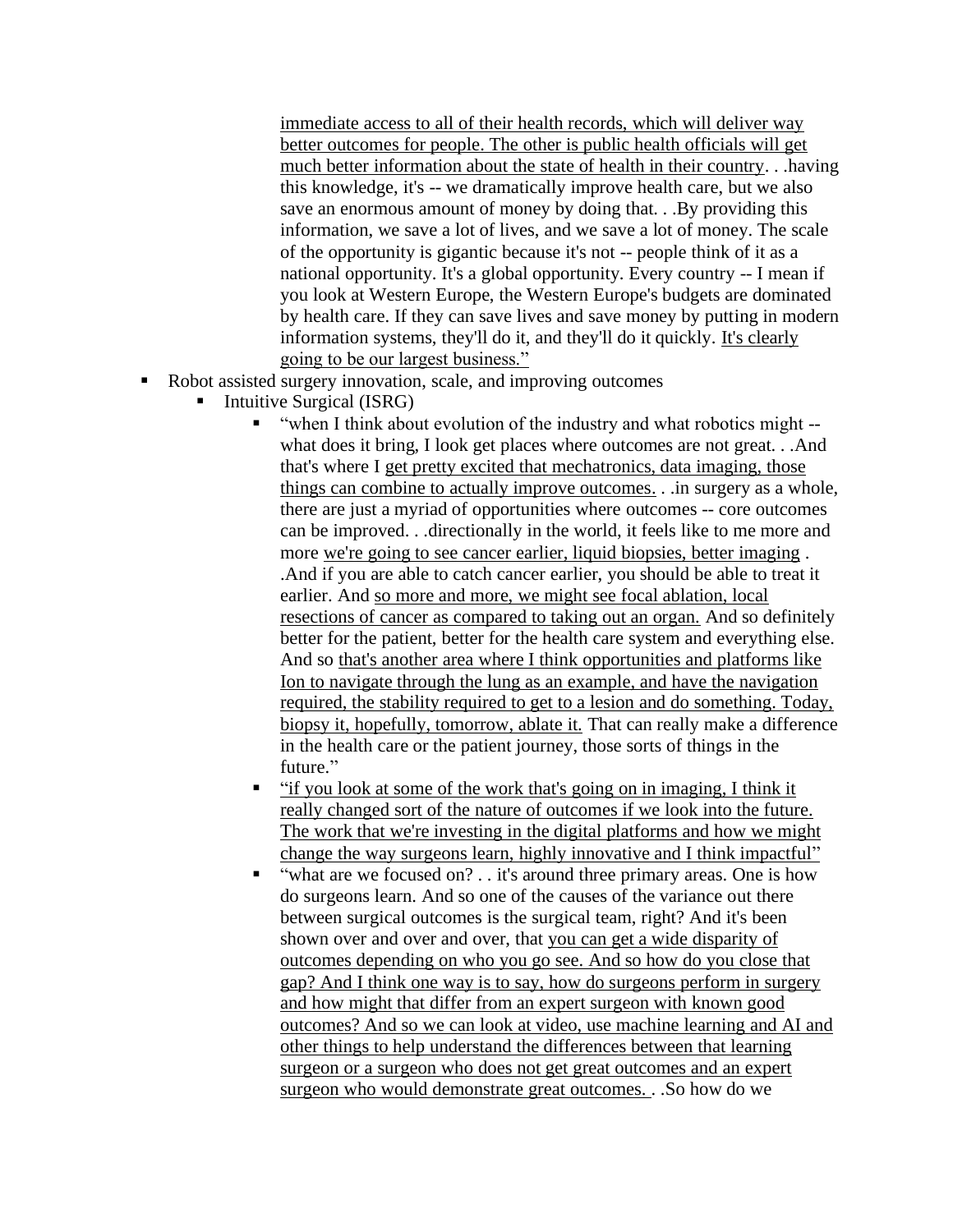optimize outcomes for surgical patients using data? What's their journey look like through the care pathway? And then the final one is one that we've been doing for quite a while. Most of our systems are connected to the Internet. We can monitor all sorts of data streams from it. And so it's through those data streams that we can look at the operational efficiencies of our program how often is being used, the time of the operations, number of instruments, things like that, that can help when we can consolidate that and return that back to a surgeon or to the hospital administration they can say, okay, here's how we want to utilize that capital in the future, optimize block time, optimize instrumentation, those sorts of things and really try to impact the cost equation."

- BNPL in a recession
	- Capital One Financial (COF)

"the most impressive part of buy-now-pay-later is that these fintechs have one access to some of the most precious real estate you can get, which is having a button on the merchant websites. . .cautionary about some structural aspects of that marketplace that I want to again highlight, and I've been pretty consistent in this story. One is the big whopping merchant discounts that fund buy-now-pay-later, I've always felt are just likely headed down just due to increasing competition over time in a marketplace where merchants, of course, are counting every penny. And in fact, we have seen the merchant discounts go down significantly, and that puts a lot of pressure on buy-now-pay-later players. If at some point the discount gets low enough, it could flip that business to being one where the consumer is then charged for this short-term borrowing, and that would change the dynamics of that industry. So one would have to really watch out for that. A second issue in the buy-now-pay-later marketplace is the fact, I think a number of merchants are looking at some of the buynow-pay-later players and saying, "Wait a minute, whose customer are these? Are these customers anyway?" And so there is, I think, growing merchant concern to make sure that they still own the customer. And you also see buy-now-pay-later migrating from a pay-in-4 products, where you pay over a short number of weeks to where more and more of the marketplace is expanding into longer installment loans, which is a natural place for it to go, but that turns it into much more of a really lending business instead of a very quick turnover transactional business. That's going to be a challenge for the fintechs. It's also going to raise funding issues and other challenges that come along the way. . .I think it's an industry that is undergoing and will continue to undergo quite a few structural changes, many of which will be challenging for the buy-nowpay-later players."

- Aggregation vs fragmentation in streaming
	- Comcast (CMSA)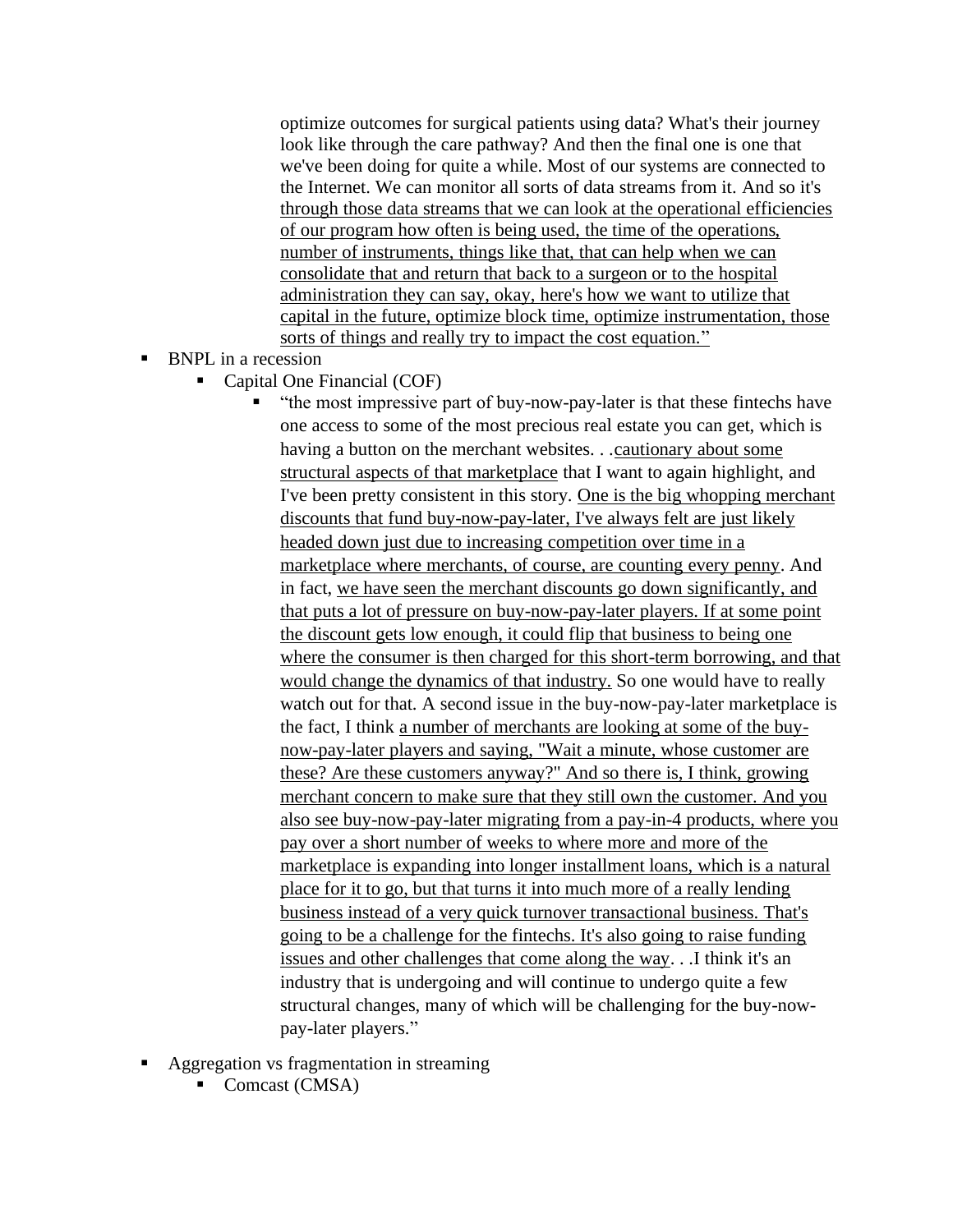- "I, for one, am not a big believer that we've hit peak content. I think lots of viewers like lots of different things, and I think things will continue to fragment. And the reality is, as long as you're selling total audience, and can make a margin on your content, I think there's -- I don't think we're remotely close to peak content in the industry.
- "I think the key is finding the right distribution kind of strategy for a piece of content that maximizes its chance to be a hit. Because for something to be a hit, whether it's a movie or a TV show, it not only has to be great, not only has to be marketed well, but it has to have the right distribution platform so that the people can find it and discover it and watch it."
- First inning of innovation in credit trading
	- MarketAxess Holdings (MKTX)
		- "I would say we're not even in the first inning. We're still warming up for the first inning, largely because it's traders in the credit market, even in the treasury market, even though it's more advanced and more evolved from an electronic standpoint, they continue to request price, which by definition is crossing a spread. We really want technology to help solve, finding the opportunities to avoid crossing spread and being in the market ready and waiting to respond to another RFQ. We're resting on an order book. So we have all the different protocols that help avoid crossing spread. It's really marrying technology solutions to the opportunity to avoid crossing spread. The big question for traders is how much time do I have to spend avoiding spread before I need to cross spread? And that's really a critical component in developing technology around the bond market to avoid crossing spread."
- **Inflection Points** 
	- With supply chains and excess durable goods demand normalizing, the White House is now targeting energy prices
		- White House weighing federal gas tax holiday, not ruling out an excess profit tax.
		- U.S. Energy Secretary Jennifer Granholm is expected to meet with refining executives on June 23
	- Powell's  $6/15/22$  press conference seems to be his "whatever it takes" moment.
		- CPI miss was due to oil, and University of Michigan Sentiment survey inflation expectations jumped from 3 to 3.3%, which caused the Federal Reserve to change course and raise by 75 basis points. Energy prices are the priority.
	- Exxon calling out waivers of Jones Act, clear and consistent policy that supports U.S. resource development (regular and predictable lease sales, as well as streamlined regulatory approval and support for infrastructure such as pipelines).
	- Big Tech antitrust bill
		- A bill aimed at reining in the market power of Big Tech platforms like Amazon, Microsoft, Google, Apple, Meta had the votes to pass the both chambers of Congress in the next few weeks. It is very difficult for these platforms to make acquisitions and being disintermediated by platform